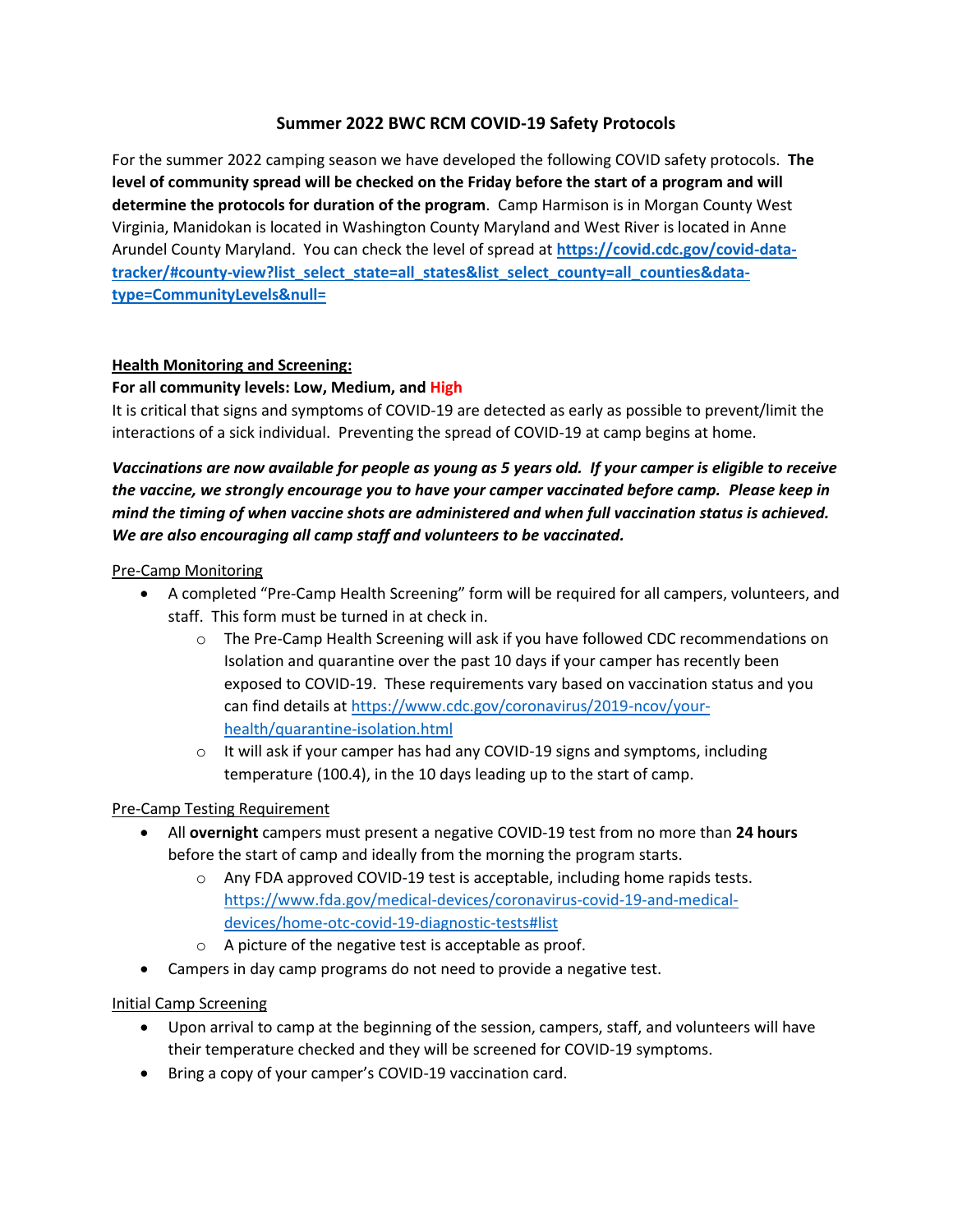• The results of this initial health screening will determine if an individual is permitted to enter camp or if they require additional screening and evaluation. Anyone with signs and symptoms of COVID-19 will not be allowed on site.

# Daily Camp Health Monitoring

Early detection of signs or symptoms of COVID-19 is critical to slowing the spread of the illness.

- Each day campers, volunteers, and staff will have their temperature checked and will be screened for additional COVID-19 symptoms.
- See "Response to possible illness" section below.

## **Program Cohorts, Physical Distancing, & Face Masks**

## **During Low or Medium Community Levels:**

Interactions between programs is permitted. Masks are optional in most situations. Masks are still required when visiting the health center. Please make sure your camper has face masks with them at camp.

## **During High Community Levels**:

- Each program will function as a cohort and will run as independently as possible.
- We will minimize the interaction between any cohorts on site through scheduling changes and limited, physically distanced by individual and cohort, outdoor programming.
- Campers and volunteers from one cohort will not be allowed into the areas designated for exclusive use by another cohort.
- Campers will sleep alternating head to toe to create as much distancing as possible while sleeping. Campers will not be permitted to enter any sleeping area that is not their own.
- Campers will wear a mask in spaces used by multiple groups (like the dining hall).
- If staff interact with more than one cohort, they will follow CDC recommendations and any applicable local health regulations for physical distancing and face coverings.
- The use of shared spaces will be limited as much as possible, and spaces will be disinfected between cohorts.
- The use of shared equipment will be limited as much as possible and will be disinfected between uses following applicable disinfection standards. When possible, equipment will be assigned to a particular camper for the duration of the program.

## **Cleaning & Sanitation**

## **During Low and Medium Community Levels:**

Keeping the camp clean and sanitized helps reduce the spread of all kinds of germs and is particularly important with COVID-19 so we will be enhancing our regular cleaning processes.

- Facility air filtrations systems have been improved in many buildings on site. Where appropriate we will open windows to increase fresh air flow through buildings.
- Lodging and meeting spaces used by only one cohort will be cleaned and disinfected between each session - restrooms and high touch surfaces will be disinfected daily.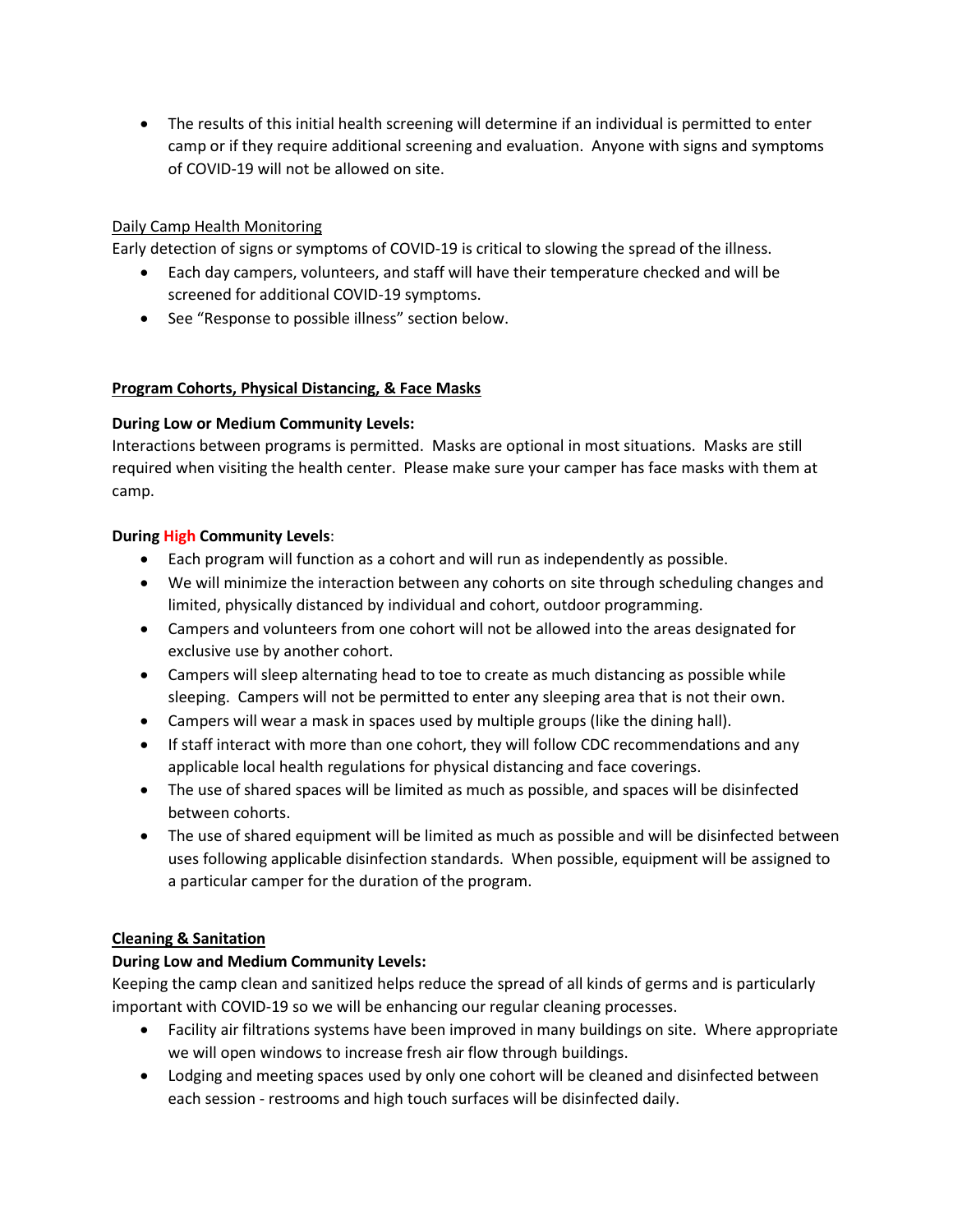- Adults in each cohort will have sanitation supplies to perform additional cleanings of high touch surfaces and other areas daily and more frequently as needed.
- In the event of a suspected or confirmed case of COVID-19, all areas the person came into contact with will undergo enhanced cleaning and sanitation per ACA Field Guide recommendations before the area is used again.
- Hand sanitizer will be located at each building entrance and each activity area. Campers, volunteers, and staff will use sanitizer when entering and exiting each building.
- Activities such as high ropes, boating, archery, etc. will follow COVID-19 operational and cleaning guidelines developed by the corresponding industry leaders/associations

## **During High Community Levels:**

- Any bathrooms used by more than one cohort will be sanitized three times per day.
- In the event of a suspected or confirmed case of COVID-19, all areas the person came into contact with will undergo enhanced cleaning and sanitation per ACA Field Guide recommendations before the area is used again.

## **Staff and Volunteer Education**

## **For all community levels: Low, Medium, and High**

A well-educated and prepared staff and volunteer team is essential to create a cultural of safety.

- Staff and volunteers will be reminded of proper handwashing technique and frequency.
- Staff and volunteers will be trained on how to monitor for and report signs and symptoms of illness and injury.
- Staff and volunteers will be trained to properly clean and disinfect buildings, equipment, and high touch surfaces and where to access needed supplies.
- Staff will be trained to properly don and doff personal protective equipment (PPE) and when to implement use with campers, volunteers, and other staff.
- Day guests for program purposes only and partial week volunteers will be allowed.
	- o If working with an overnight program, a negative COVID test will be required.
	- $\circ$  If the Community Level is High the person must also be up to date on their vaccinations.
- Volunteers and staff will limit off-site trips as much as possible.
	- $\circ$  If the Community Level is High masks will be required when leaving site during the week.

## **Camper Education**

### **For all community levels: Low, Medium, and High**

Campers need to understand the expectations for COVID-19 safe practices and how to meet them.

- At the start of each session campers will be shown proper hand washing techniques.
- Campers will be instructed to wash hands or use hand sanitizer: before each meal, upon entering any building, before and after any activity, after coughing, sneezing, or wiping nose, and after using the restroom.
- Campers will be told the personal hygiene expectations at camp.
	- o Encouraged to shower daily
	- o Not to share personal belongings
	- o Cough etiquette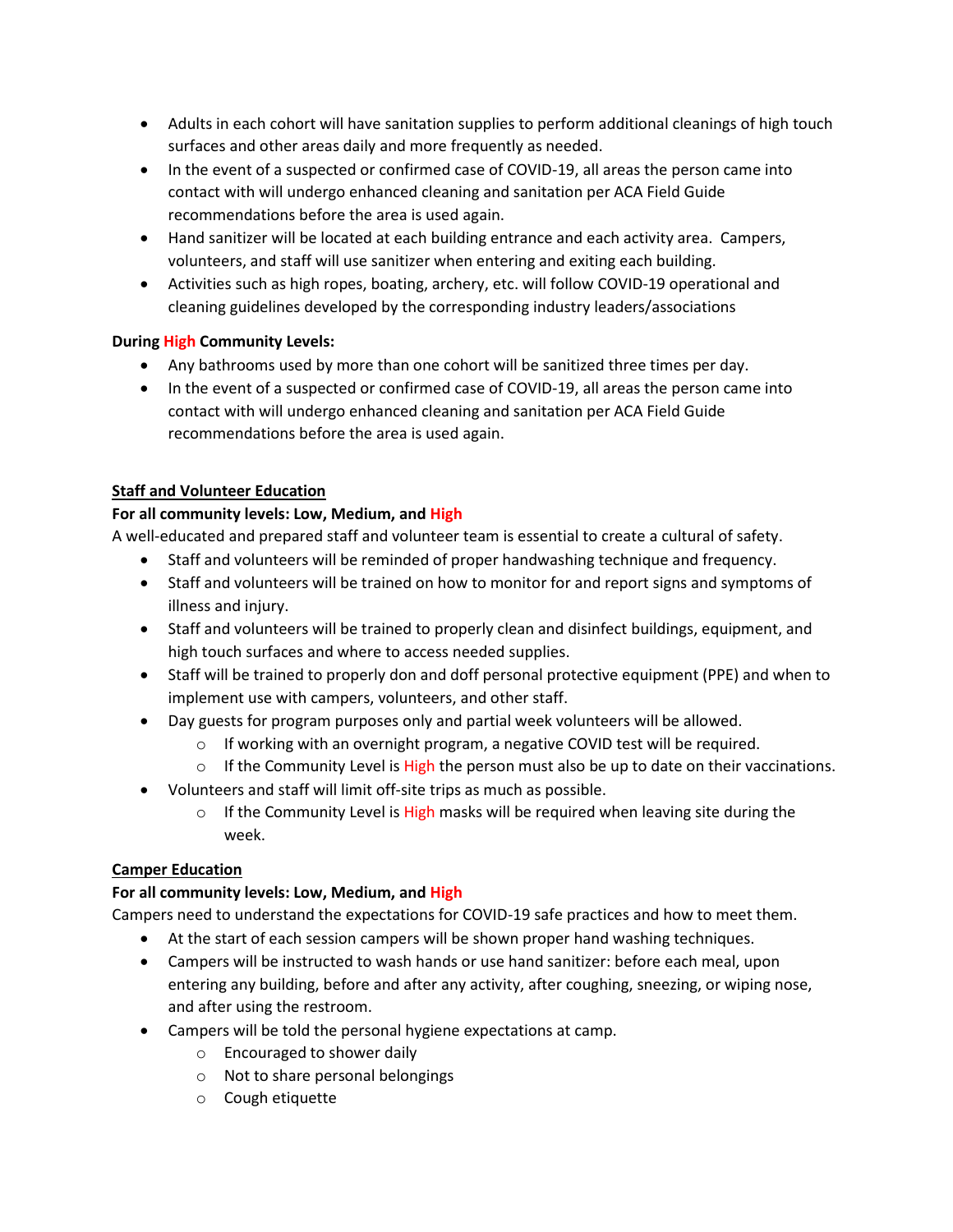- o Physical distancing
- o How to report an illness or injury
- **Wearing a Face Mask**
	- o **Face masks must be worn to visit the health facility at camp.**
	- o During **Low or Medium** masks will be optional for campers, volunteers, and staff. We will support anyone's decision to wear a mask.

### **During High Community Levels:**

- $\circ$  Masks will be worn in specific areas or at designated times under direction of camp staff.
- o Day campers will wear a mask when indoors.

## **Arrival and Departure**

## **For all community levels: Low, Medium, and High**

Arrival and departure times have lots of moving parts and more people on site than other times over a week of camp, so specific procedures to keep everyone safe are essential.

- Check in will be staggered to avoid crowding. Campers will be given a specific check in time window.
- The check in process will be done as a "drive thru."
- Upon arrival the camper will be screened for COVID-19 symptoms.
- The Pre-Camp Health Screening form will be collected and reviewed.
- Families will be asked to limit the number of people coming for drop off and pick up to only those necessary.
- There will be no large group closing program.
- Parents/guardians will not be allowed into the camper's building during **check in**.

### During **Low and Medium** Community Levels:

• Parents/guardians may enter the camper's building at **check out** while wearing a face mask.

### During **High** Community Levels:

• Parents/guardians may not enter the camper's building at **check out**.

## **Transportation**

### **For Low and Medium community levels**

The small space of a vehicle poses unique challenges and requires additional safety steps when campers are being transported as a part of the camp program.

- The driver will wear an N95/KN95 mask.
- Interior surfaces of the vehicle and door handles will be disinfected between uses.
- Groups will travel only with people from their cohort.
- All passengers will sanitize their hands before entering and after exiting the vehicle.

### During **High** Community Levels:

• Campers will wear a face mask while in a vehicle.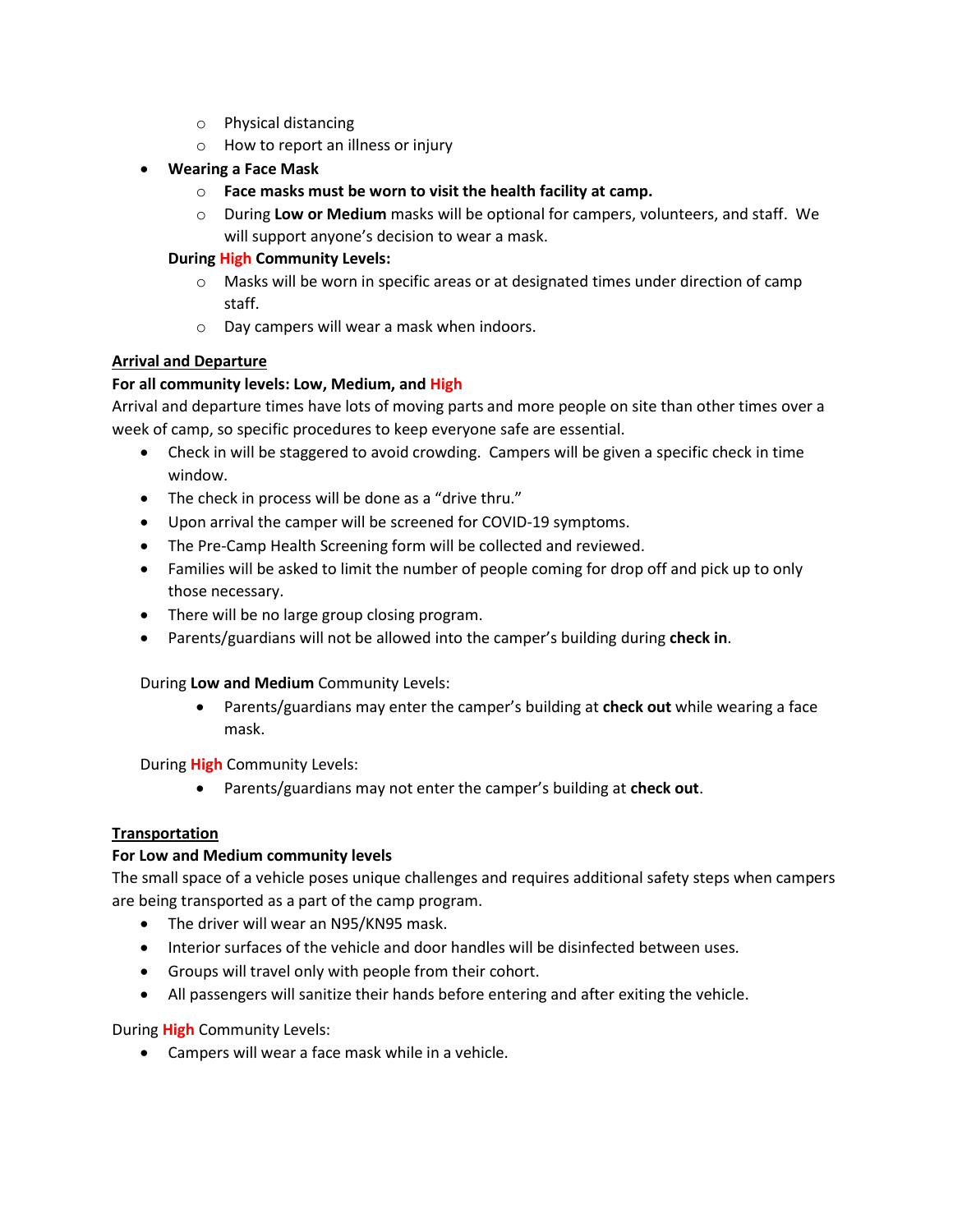## **Meals**

During **Low and Medium** Community Levels:

Meals are a time when face masks cannot be worn, and multiple programs may be in a shared space.

- Face masks optional when not eating.
- Programs will be encouraged to eat outdoors.
- Campers will eat at tables designated for their group.
- Day campers at West River must provide their own lunch.

During **High** Community Levels:

- Face masks will be required when not eating.
- Whenever possible, meals will be eaten outdoors.
- If meals must be eaten indoors programs/cohorts will eat in a designated indoor space.
- If meals must be eaten indoors in a shared space, mealtimes may be staggered to allow for adequate physical distancing between cohorts.
- Indoor meals will follow county indoor dining restrictions.
- Day campers at West River must provide their own lunch.

### **Response to Suspected/Confirmed Case of COVID-19**

### **For all community levels: Low, Medium, and High**

In the event of a suspected case of COVID-19:

- The ill person will be immediately isolated, and the nurse will take over care.
- Any person caring for an ill person will don additional PPE.
- **If a camper, the parent/guardian will be notified as soon as possible, and arrangements made for the camper to be picked up from camp.**
- The ill individual will be asked to get a COVID-19 test as soon as possible and report the results to the camp. We will **NOT** administer COVID-19 tests to campers on site.
- Ill volunteers and staff will take a COVID-19 test on site. If they test positive, they will leave camp as soon as possible or will isolate in a designated area. If they test negative, they may continue in their role but will need to mask and will take a COVID test every other day for the remainder of the session.

If the ill person receives a positive COVID-19 test:

- $\circ$  Parents/guardians of any camper who is determined to have been in close contact or in the same cohort with the ill person will be notified.
- $\circ$  We will follow CDC recommendations on quarantine and isolation for campers, staff, and volunteers who were a close contact (within 6 feet of the individual for a total of 15 minutes or more in a 24-hour period) with an ill individual.
	- If a close contact is not up to date on their vaccination, campers and volunteers will leave camp as soon as possible. Staff will either leave site or quarantine in a designated area.
	- Campers, volunteers, and staff who are a close contact but are up to date on their vaccination will be able to stay at camp but will need to wear a face mask for the remainder of the camp program.